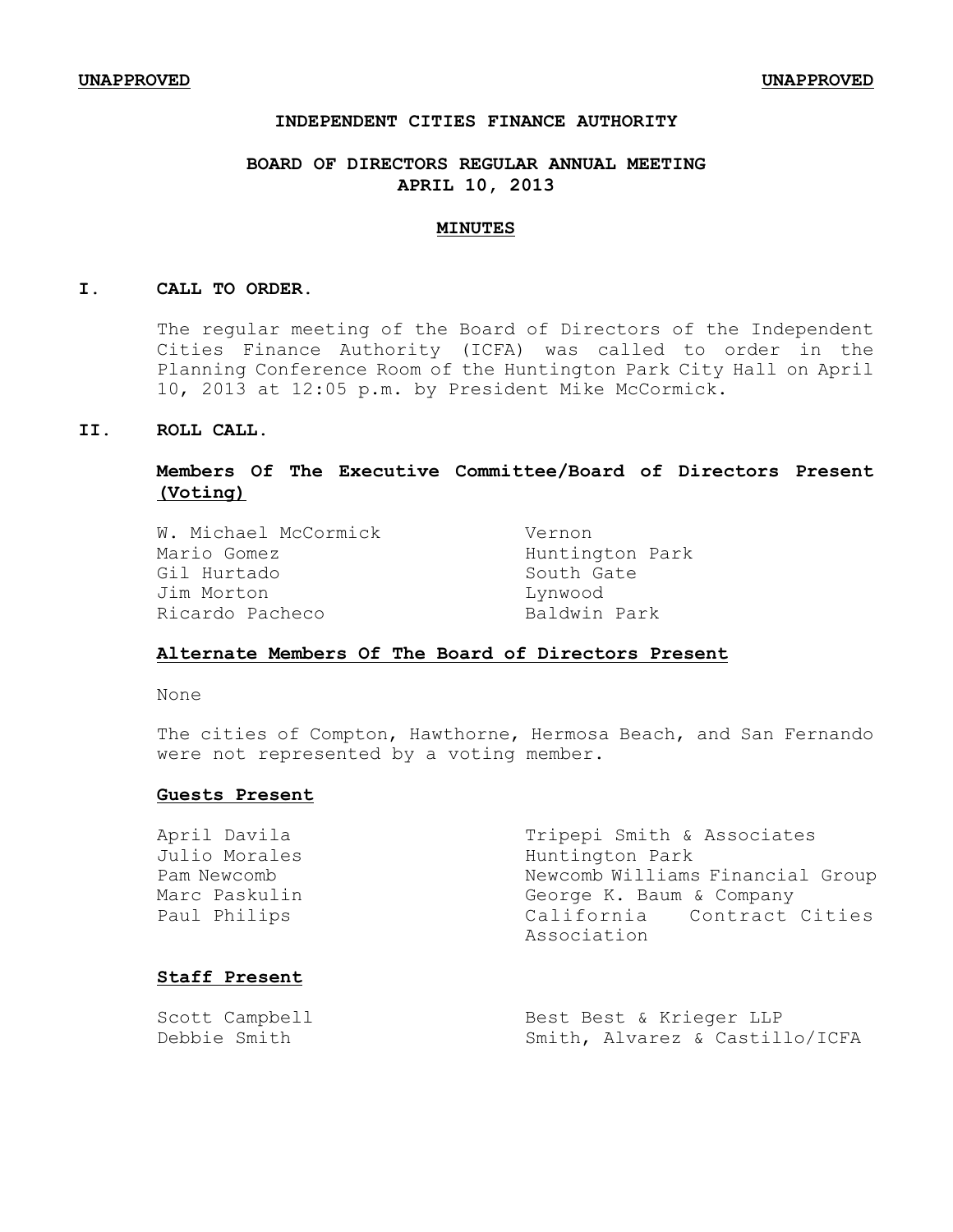**INDEPENDENT CITIES FINANCE AUTHORITY Board of Directors Meeting, April 10, 2013 Page 2**

#### **III. AMENDMENTS OR ADJUSTMENTS TO THE AGENDA**.

Staff requested that Item C be pulled from the agenda.

It was moved by Mario Gomez, seconded by Gil Hurtado, and unanimously carried that Item C be pulled from the agenda.

### **IV. PUBLIC COMMENTS.**

There were no members of the public who wished to speak.

### **V. NEW BUSINESS.**

**A. APPROVAL OF MINUTES OF THE MARCH 20, 2013 BOARD OF DIRECTORS MEETING.**

It was moved by Gil Hurtado, seconded by Mario Gomez, and unanimously carried to approve the minutes of the March 20, 2013 Board of Directors meeting.

**B. APPROVAL AND ADOPTION OF RESOLUTION 2013-3 (A RESOLUTION OF THE BOARD OF DIRECTORS FOR THE INDEPENDENT CITIES FINANCE AUTHORITY (I) AUTHORIZING ITS SPONSORSHIP OF THE ICFA** *ADVANTAGE* **DOWN PAYMENT ASSISTANCE PROGRAM; AND (II) DELEGATING TO THE BOARD SECRETARY AND GENERAL LEGAL COUNSEL THE POWER TO TAKE ALL SUCH ACTIONS AS ARE NECESSARY OR APPROPRIATE TO ACCOMPLISH THE FOREGOING**

Staff noted that this item was conceptually approved at the March 20, 2013 Board of Directors meeting to allow George K. Baum & Company and ICFA General Legal Counsel to finalize all documentation relating to an ICFA *Advantage* Down Payment Assistance Program.

Marc Paskulin of George K. Baum & Company referred those present to material contained in the agenda packet and provided a brief summary of the ICFA *Advantage* Down Payment Assistance program which will provide a 4% grant to qualified homebuyers. George K. Baum & Company will serve as Administrator of the program.

Scott Campbell noted that George K. Baum & Company has been very cooperative in making sure that ICFA's interests are fully protected and, therefore, recommended that the Board approve the program.

It was moved by Gil Hurtado, seconded by Mario Gomez, and unanimously carried as follows: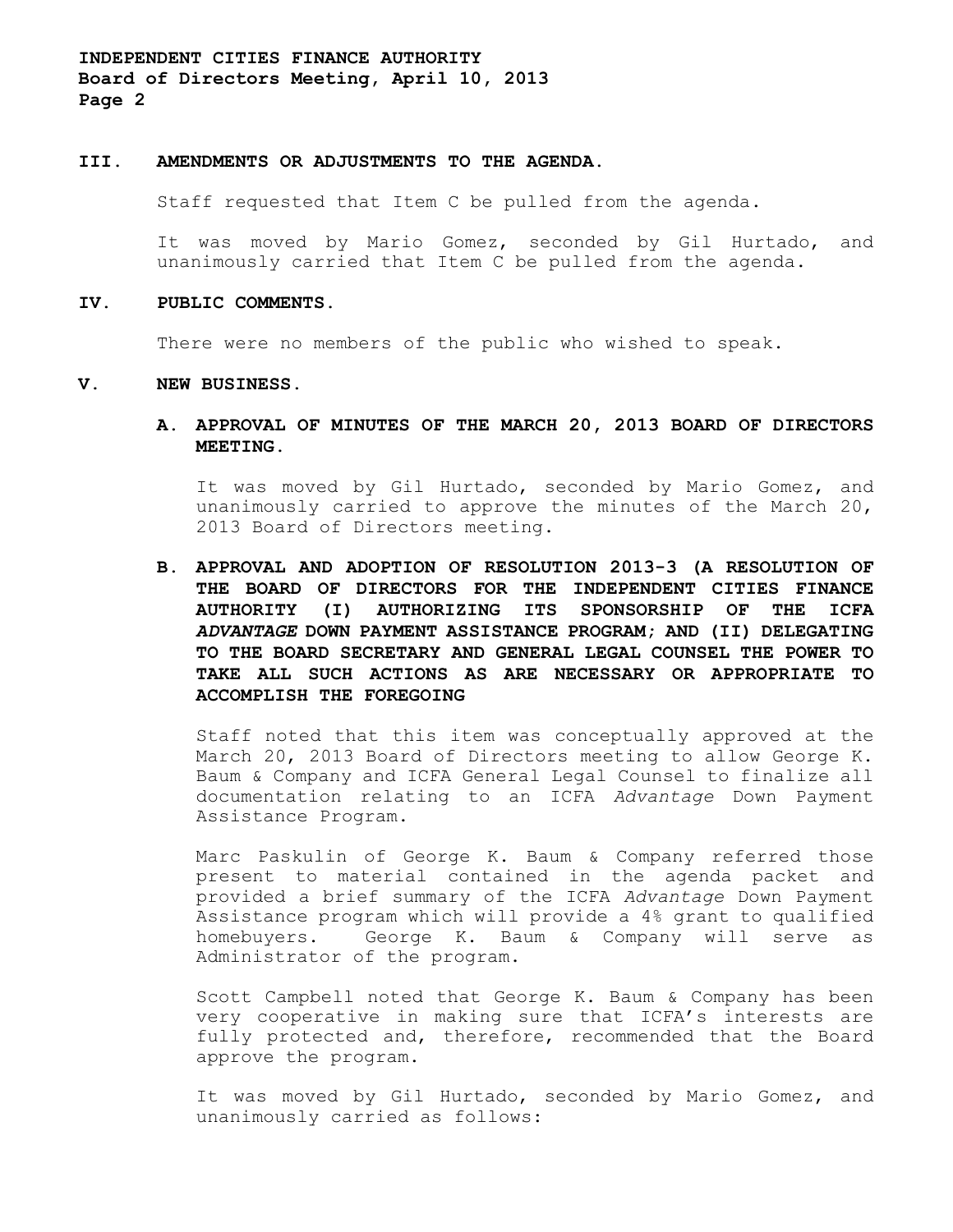- 1. To approve/adopt Resolution 2013-3 approving an ICFA *Advantage* Down Payment Assistance Program; and
- 2. To authorize President McCormick and staff to execute all necessary documents for implementation of said program.
- **C. APPROVAL AND ADOPTION OF RESOLUTION 2013-4 (A RESOLUTION OF THE BOARD OF DIRECTORS/EXECUTIVE COMMITTEE OF THE INDEPENDENT CITIES FINANCE AUTHORITY AUTHORIZING THE ISSUANCE OF ITS NOT TO EXCEED \$10,750,000 AGGREGATE PRINCIPAL AMOUNT OF INDEPENDENT CITIES FINANCE AUTHORITY CHARTER SCHOOL REVENUE BONDS (ALLIANCE BLOOMFIELD TECHNOLOGY ACADEMY PROJECT) SERIES 2013 (TAXABLE QUALIFIED SCHOOL CONSTRUCTION BONDS – DIRECT SUBSIDY) AND APPROVING CERTAIN DOCUMENTS AND AUTHORIZING CERTAIN ACTIONS IN CONNECTION THEREWITH).**

As noted in Agenda Item III, this item was pulled from the agenda.

**D. DISCUSSION OF AB 1059 (WIECKOWSKI) - PUBLIC OFFICERS AND EMPLOYEES: FINANCIAL INTERESTS; ICFA'S POSITION THEREON, AND OTHER RELATED ISSUES.**

Staff noted that this item was deferred from the March 20, 2103 Board of Directors meeting, Scott Campbell provided a brief background on the item, noting that State Treasurer Bill Lockyer has been very outspoken about his displeasure with two Joint Powers Authorities –- the California Statewide Communities Development Authority and the California Municipal Finance Authority –- primarily because of their business model. It was noted that the two JPA's rely wholly on private consulting firms to act as staff whose duties involve reviewing and making recommendations on bond issuances. The consulting firms receive a percentage of the fees associated with each bond issued by the JPA and provide no accounting of said fees.

As a result, legislation has been introduced to address the issue. The latest amendments exclude contract employees who function as direct staff members, as well as exempt other contractors who offer advice and then participate in the project. It was noted that, at this time, there is no support for the bill from public entities. General Legal Counsel is working on alternative language to submit to the author of the bill.

It was further noted that AB 1059 will be heard before the Assembly Elections & Redistricting Committee on April 23, 2013.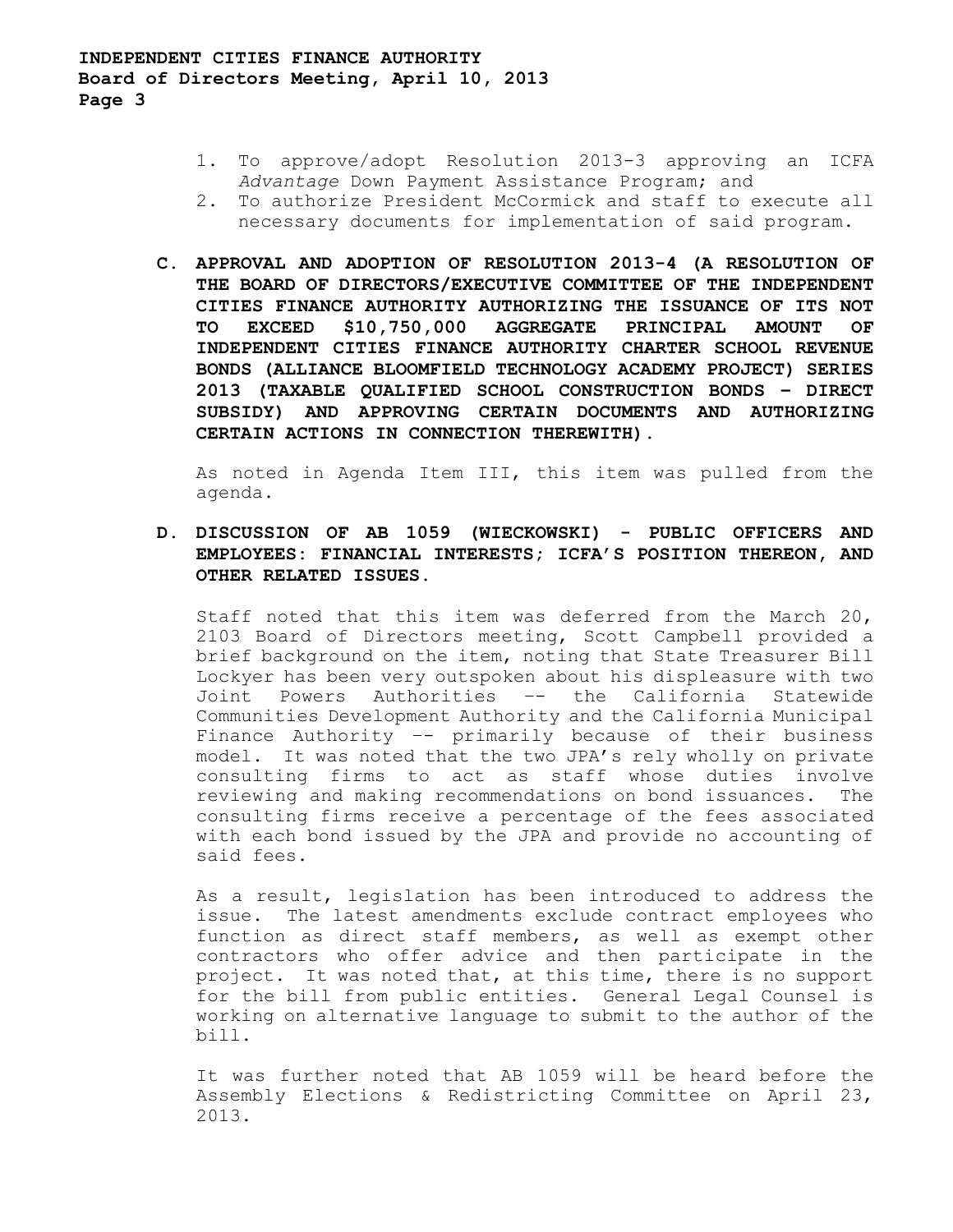**INDEPENDENT CITIES FINANCE AUTHORITY Board of Directors Meeting, April 10, 2013 Page 4**

It was unanimously agreed to receive and file the matter.

# **E. DISCUSSION AND APPROVAL OF CURRENT EFFORTS TO ENGAGE CITIES AND APPROVAL OF SPONSORSHIP OF PUBLICCEO.COM.**

Staff noted that this item was deferred from the March 20, 2013 Board of Directors meeting and reported that a threepronged approach is being planned to contact city managers and request in person meetings. This will be done in concert with continued efforts on other fronts, including:

- Sponsorsing PublicCeo.com at a fee of \$3,600 per year
- Hosting an ICFA webinar in June or July
- Hosting an ICFA booth at the California Contract Cities Association in May

Following a discussion of targeting efforts, it was moved by Jim Morton, seconded by Ricardo Pacheco, and unanimously carried as follows:

- 1. To authorize the sponsorship of PublicCeo.com at a fee of \$3,600 per year; and
- 2. To authorize staff to proceed with the planning and implementation of an ICFA webinar in June or July.

### **F. UPDATE ON PENDING PROJECTS/ACTIVITIES.**

Staff noted that Item C was pulled from the agenda due to difficulty in obtaining approval from the County of Los Angeles in becoming an associate member of ICFA. All those involved will continue in their efforts.

It was noted that Millennium Housing will be bring a manufactured home community financing to the Authority within the next few months.

## **VI. COMMENTS FROM BOARD MEMBERS.**

Mario Gomez noted that he recently attended a tour of Metropolitan Water District facilities and recommended it to anyone who is able to attend.

President McCormick noted that May is Fire Service Month and, as such, Troop/Crew 419 will be hosting a pancake breakfast on May 18, 2013 at the Vernon Fire Station. In addition, the Boy Scouts will participate in fire safety related activities.